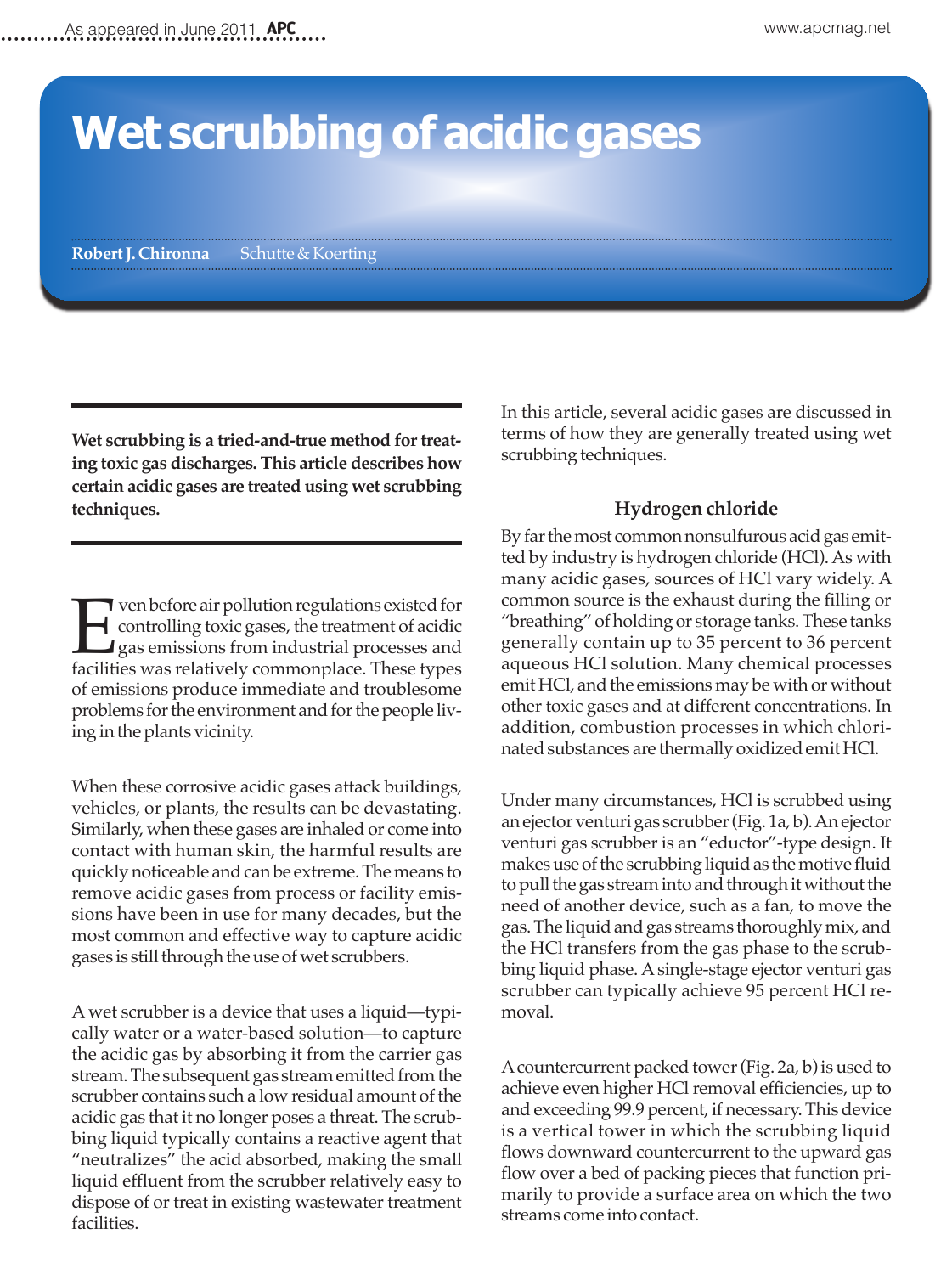# **Figure 1**

**a. Ejector venturi gas scrubber**



#### **b. Ejector venturi gas scrubber components**



#### **a. Countercurrent packed tower**



# **b. Packed tower scrubber components**



For applications in which the HCl is at relatively high levels in the gas stream and the removal efficiency must be very high, often a combination of a firststage ejector venturi gas scrubber and a second-stage packed tower is ideal. In those cases, the ejector venturi gas scrubber removes the bulk of the HCl and the packed tower "polishes" the remainder so that an extremely low discharge concentration can be attained.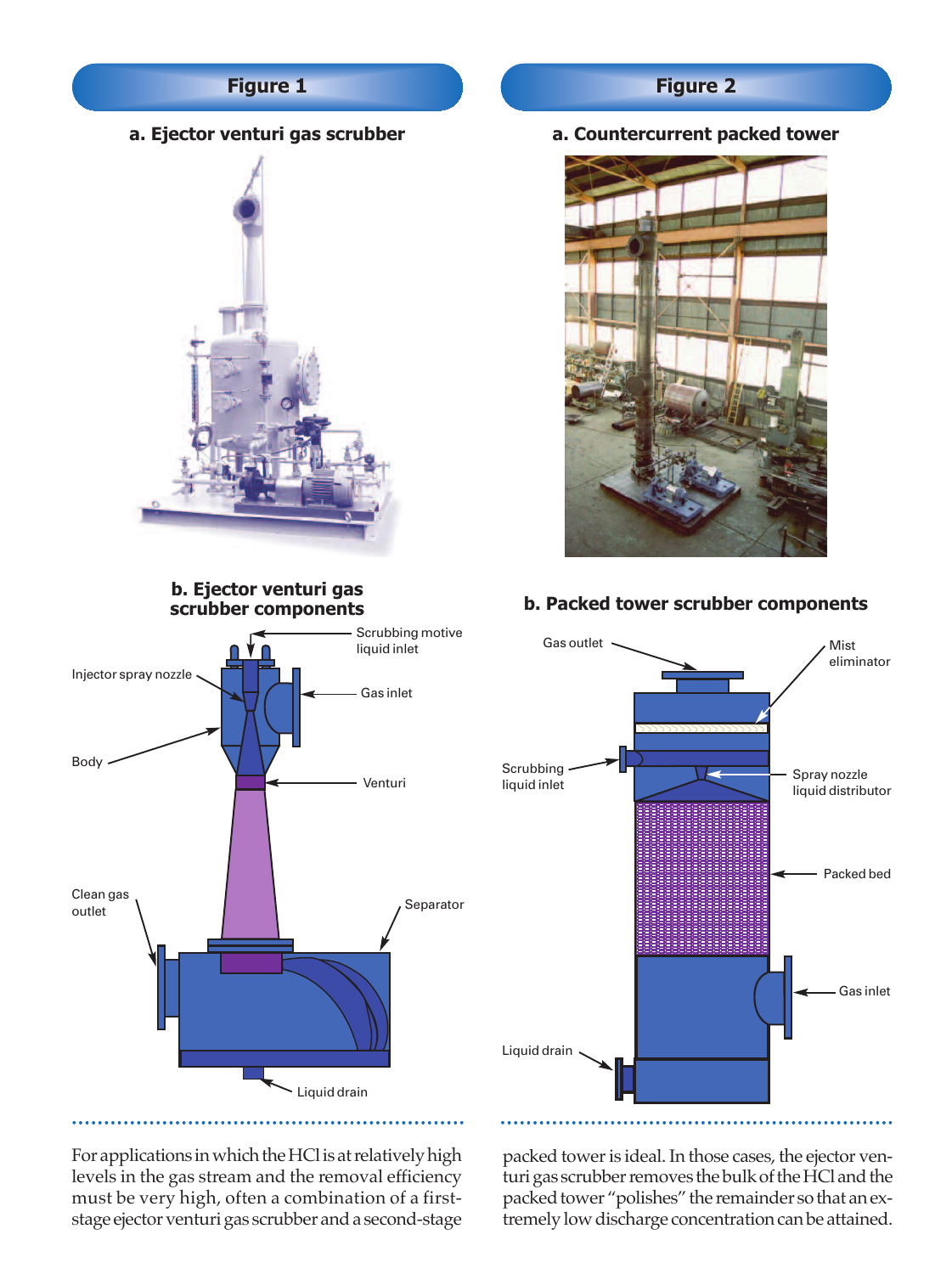To neutralize the HCl, it is very common to use an aqueous sodium hydroxide (NaOH) solution as the scrubbing fluid. The reaction between NaOH and HCl produces sodium chloride (NaCl), otherwise known as ordinary table salt.

On the other hand, if the HCl is relatively concentrated in the gas stream, it may be practical to recover most of the HCl in aqueous solution, which can then be reused or sold. To accomplish this, a multiplestage system is usually required, consisting of one or more ejector venturi gas scrubbers and a packed tower as the final stage (Fig. 3). HCl solution is recirculated as the scrubbing fluid in the initial stages, typically absorbing and recovering more than 90 percent of the HCl. The final stage may then utilize aqueous NaOH to meet low-ppm discharge concentrations exiting the packed tower. This arrangement not only saves most of the cost of the NaOH, but also may generate a salable product.

#### **Figure 3**

**Multiple-stage system**



#### **Hydrogen fluoride**

Generally speaking, the methods described above for scrubbing HCl would also apply to hydrogen fluoride (HF). However, because of HF's vapor pressure characteristics, the probability of recovering it in a usable or salable form is lower than that for HCl.

While NaOH solution can also be used to scrub and neutralize HF, the product of HF and NaOH is sodium fluoride (NaF), which has limited solubility in water. Therefore, it is usually more practical to neutralize HF with potassium hydroxide (KOH) solution. In that case, the product of its reaction with water is potassium fluoride (KF), which is very soluble in water.

# **Hydrogen bromide and hydrogen iodide**

Again the methods just described for scrubbing HCl would apply to the acidic gases hydrogen bromide (HBr) and hydrogen iodide (HI). However, their chemical properties make them somewhat more difficult to scrub than HCl or HF. Although scrubbing these gases can be very effective, knowledge of their mass transfer characteristics and the chemistry of their neutralization is important for successful design of treatment equipment. Also, the recovery of these acidic gases in a usable or salable aqueous form is very unlikely.

## **Chlorine**

Chlorine (Cl2) is scrubbed in a countercurrent packed tower using aqueous NaOH solution. The resulting products are NaCl and sodium hypochlorite (NaOCl), which is a bleaching agent. NaOCl is stabilized in the scrubbing solution by being maintained at relatively high alkalinity. When the presence of NaOCl is undesirable, chemical additives can be used in the scrubbing solution. Scrubbing with water alone is impractical because of the very limited solubility of Cl2 in water.

An ejector venturi gas scrubber may be useful for Cl2 scrubbing in cases of high Cl2 gas concentrations. But a single-stage ejector venturi gas scrubber is seldom used because its performance is limited.

## **Bromine and fluorine**

Countercurrent packed tower designs are generally used for scrubbing bromine (Br2) and fluorine (F2) using aqueous alkali solutions to achieve optimum removal efficiencies. As with other acidic gases, if the concentrations of Br2 or F2 are high, an ejector venturi scrubber may be used as a first stage to absorb the bulk of the acid gas, with a packed tower polishing stage to follow.

Specifically for F2 scrubbing, it is very important to maintain adequate levels of excess alkali (typically NaOH or KOH) to eliminate the generation of cer